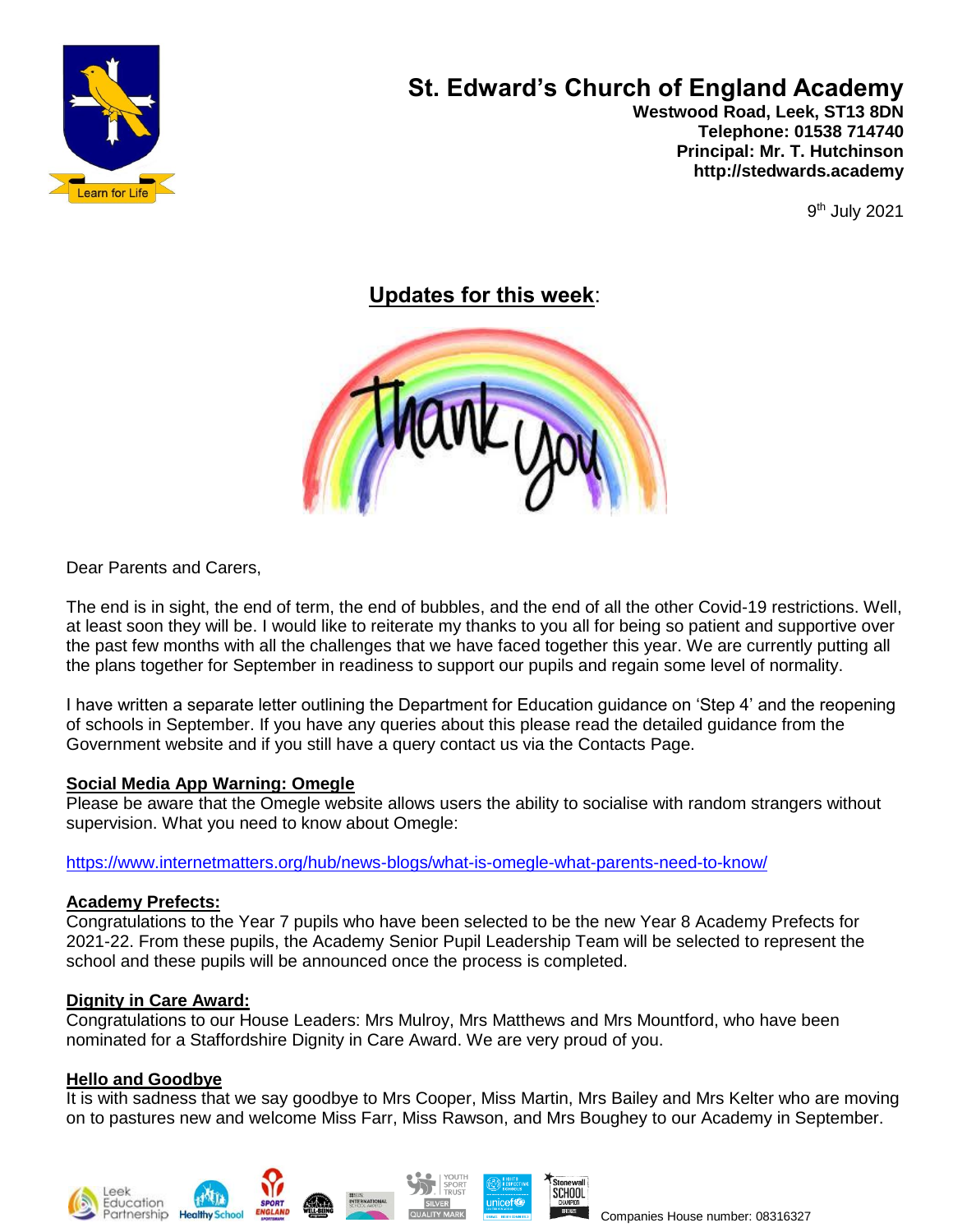#### **Confirmation:**

The Team Parish of Leek and Meerbrook is hoping to hold a Confirmation Service in November which will be conducted by Bishop Matthew, who is the Bishop of Stoke and Stafford. Confirmation is a public acknowledgment of the Christian faith where candidates affirm for themselves the statements of belief that were made by their parents and godparents at their Baptism. If candidates have not been baptised this can also happen as part of the service. Those who are confirmed enter into full membership of the Church of England and are then able to receive the bread and wine during Holy Communion.

We would like to offer all pupils currently in Years 6, 7 and 8 the opportunity to be Confirmed if they wish. A five-week preparation course will be run in the Autumn and details of this will be arranged nearer the time to suit those who want to attend. After completing the course, candidates will need to come to a rehearsal at the church.

Please complete the form below so that we can arrange your child's participation.

# **[Confirmation Form](https://forms.office.com/Pages/ResponsePage.aspx?id=1fhjb3KZgUuT_NXvEhdWcKayiLvXvodDpRcCWau7pr1UOTBHRDBLQjVYN0NTVkJRR0VDTkRSV0NENy4u)**

#### **ParentPay**

Could Parents/Carers please ensure that all lunch balances are cleared before the end of term.

#### **Sports Shirt Day Fundraiser**

Sports shirt day raised **£270.50**. Well done to everyone involved. It was great to see so many different sports and activities represented by our pupils and staff!

#### **Big PTA Summer Raffle 2021**

Remember to buy your tickets for the Big PTA Summer Raffle 2021! Each £3 ticket gives you 12 chances to win up to £5000 while raising money to support The Friends of St Edward's Academy.

To buy your tickets, go to [www.bigptaraffle.co.uk](http://www.bigptaraffle.co.uk/) and search for 'St Edward's C of E Academy Leek ST13' (**please take care to select our school**). The closing date for the raffle is Sunday 11th July.

Further details regarding the raffle can be found: Big PTA [Summer](https://www.stedwards.academy/admin/ckfinder/userfiles/files/Big%20PTA%20Summer%20Raffle%202021%20letter.pdf) Raffle letter Big PTA [Summer](https://www.stedwards.academy/admin/ckfinder/userfiles/files/Big%20PTA%20Summer%20Raffle%202021%20poster.pdf) Raffle poster

#### **Year 7 and 8 Pupils: Reporting Lateral Flow Test Results:**

Please can parents/carers remember to send in your home testing results to the link below and not the Academy contact form unless you have **a positive result**. This form below has been set up specifically to collate this information:

[Year 7 and 8 Lateral Flow Home Testing Result Form](https://forms.office.com/Pages/ResponsePage.aspx?id=1fhjb3KZgUuT_NXvEhdWcKayiLvXvodDpRcCWau7pr1UMk9UNVBUMDE3R01YWVZVV1MwTEtDVzQ5Si4u)

## **Home Testing Information Year 7 & Year 8**

A detailed letter with further guidance on this has been sent out to Year 7 and 8 parents/carers. Information on this has also been posted on the Academy website. A Video and links with further information can be found below.

**How to do a Covid [self-test](https://www.youtube.com/watch?v=S9XR8RZxKNo&list=PLvaBZskxS7tzQYlVg7lwH5uxAD9UrSzGJ&index=2) video**

**[Informing](https://forms.office.com/Pages/ResponsePage.aspx?id=1fhjb3KZgUuT_NXvEhdWcKayiLvXvodDpRcCWau7pr1UMk9UNVBUMDE3R01YWVZVV1MwTEtDVzQ5Si4u) the Academy of your result**

**[Informing](https://www.gov.uk/report-covid19-result) the NHS of your result**

**[Testing](https://www.stedwards.academy/admin/ckfinder/userfiles/files/Testing%20pupils%20at%20home%20kits%20letter.pdf) at Home Y7 & Y8 Letter**

**Privacy Notice for [Staff/Pupils](https://www.stedwards.academy/admin/ckfinder/userfiles/files/Privacy%20Notice%20%20for%20Staff%20-%20%20Pupils%20test%20at%20home.pdf) Testing at Home**